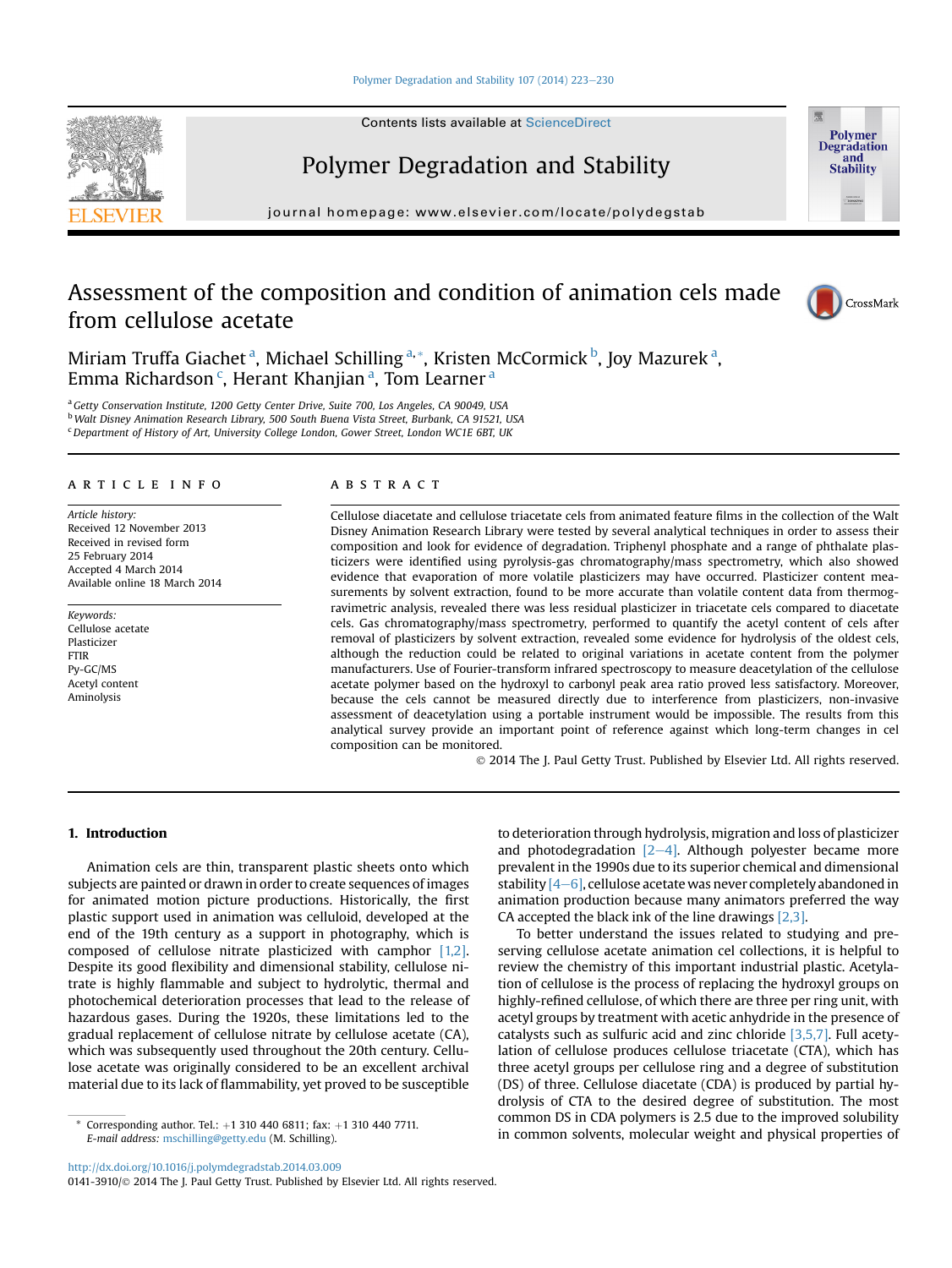the final product [\[3,7,8\]](#page-7-0). Catalysts are also removed during this process, which improves the stability of the final product.

An alternative term used in manufacturing to express the degree of substitution of CA polymers is the % acetyl content. The relationship between % acetyl and DS is shown in Equation (1):

$$
DS = (3.86 \times % \text{ acetyl})/(102.4 - % \text{ acetyl}) \tag{1}
$$

Based on Equation (1), a DS of 3 is equivalent to 44.8% acetyl, a DS of 2 is equivalent to 34.9% acetyl, and a DS of 1 is equivalent to 26.5% acetyl. Cellulose triacetate with acetyl content between 43.7% and 44.8% is often known as primary cellulose acetate, whereas partiallyhydrolyzed cellulose acetate is commercially-labeled as cellulose acetate if the acetyl content is between 37% and 40%, and high-acetyl cellulose acetate if the content ranges between 40% and 42%. Cellulose acetatewith acetyl content between 38.7% and 40.1% is preferable for the production of fibers, films and lacquers, whereas high-acetyl cellulose acetate is more difficult to process [\[9\].](#page-7-0)

Because cellulose acetate is brittle and thermally decomposes before it reaches its softening point, plasticization is needed to reduce the glass transition temperature of the polymer matrix and improve the physical properties such as workability, flexibility and tensile strength  $[9-11]$  $[9-11]$ . In the early days of CA production, many additives were tested in an attempt to find effective plasticizers. The main characteristics of appropriate plasticizers are compatibility with the polymer and permanence in the matrix. It was discovered that mixtures of alkyl phthalates and triphenyl phosphate produced suitable plastic products [\[5\].](#page-7-0) Phthalate esters such as dimethyl phthalate and diethyl phthalate yielded a good overall balance of properties, whereas phosphates imparted flame retardancy [\[11\]](#page-7-0). Because moldable cellulose acetate may contain  $20-40%$  by weight of plasticizers, they play an important role in the long-term stability of CA films [\[3,7\]](#page-7-0).

In the 20th century, cellulose acetate was used widely for numerous industrial, commercial and design art products, as a medium for sculpture, and perhaps most importantly as a photographic film base. Given the intrinsic historic, social and cultural value of these objects, much research was carried out to study cellulose acetate degradation and develop preservation strategies. It was found that exposure to moisture, heat, or acids leads to deacetylation, release of acetic acid and eventual reversion back to cellulose. Initially, the acetic acid stays trapped in the plastic matrix, but slow migration to the surface gives rise to the phenomenon known as "Vinegar Syndrome" [\[1,2,4\]](#page-7-0). Moreover, hydrolytic degradation of triphenyl phosphate leads to the production of phosphorous acid that, like acetic acid, catalyzes the deacetylation process and causes polymer chain scission  $[2-4]$  $[2-4]$ . Another concern is photodegradation, which is associated with the generation of radicals due to the absorption of light in the far UV region and leads to yellowing and embrittlement [\[3,8\].](#page-7-0) Finally, migration and evaporation of plasticizers leads to shrinkage and embrittlement [\[12\].](#page-7-0)

Research by the Image Permanence Institute (IPI) showed that, although there is no practical way of stopping or reversing deterioration of photographic film made from cellulose acetate, rates of deterioration can be substantially reduced by lowering the temperature and relative humidity in storage areas, and by using sorbents in microenvironments to remove off-gassed acetic acid. Levels of acetic acid in storage microenvironments can be monitored through the use of acid detection strips, which indicate the onset of vinegar syndrome by a color change [\[13\].](#page-7-0) These precautions should also be broadly applicable for preserving other objects made from cellulose acetate.

Animation art archives abound in cellulose acetate materials that, over time, may exhibit loss of mechanical integrity and change in visual appearance. One of the largest collections of animation cels is at the Walt Disney Animation Research Library (WDARL), which contains over 200,000 cels made from cellulose nitrate, cellulose acetate and polyester. No special environmental considerations were taken for storing the cels until 1989, when the collection was relocated to air conditioned storage areas. Since 1999, the cels have been stored between 62 and 65  $\degree$ F and at 50% relative humidity in vaults equipped with carbon filtration, which is broadly consistent with IPI recommendations for film. According to the IPI research, further extension of the lifetime of the CA plastic should be achievable by reduction in the temperature and relative humidity of the storage areas, however, the impact on delamination and flaking of the cel paints has not been determined.

Information about the type of cel plastic, the range in % acetyl content and the variability in the composition and content of the plasticizers would provide an important baseline of information needed to better understand the present composition of the cel plastics, against which their composition can be monitored in relationship to changes made to the storage environment. Yet this information was not available in the archives because the cel collection had never before been analyzed.

As a first step towards developing an understanding of the specialized storage conditions needed to preserve for cellulose acetate animation cels, scientific analysis was performed on selected animation cels from the WDARL with production dates ranging from 1937 to 2003 using several invasive and non-invasive techniques. Fourier-transform infrared spectroscopy (FTIR) was used for polymer identification. Plasticizers were identified by means of pyrolysis-gas chromatography/mass spectrometry (Py-GC/MS). The plasticizer content was quantified gravimetrically by solvent extraction, and compared to the results from thermogravimetric analysis (TGA). Finally, the acetyl content was measured quantitatively  $[14]$  using gas chromatography/mass spectrometry (GC/MS), and compared to the results of FTIR.

#### 2. Experimental

#### 2.1. Extraction of plasticizer and isolation of CA polymer from cels

A first attempt at plasticizer extraction was based on the chemical method described by Stannett [\[5\],](#page-7-0) which consisted in dissolution of the cel in acetone and flocculation of cellulose acetate polymer by adding a 1:1 solution of aqueous methanol followed by 1% aqueous ammonium chloride. This method was found to be effective on cellulose diacetate, but failed to fully dissolve cellulose triacetate.

Optimum results were obtained by following the extraction procedure of Whitnack and Gantz [\[15\]](#page-7-0) that involved the use of a 1:1 mixture of hexane and absolute ethyl alcohol as extraction solvent, in which both CDA and CTA are insoluble. In order to accelerate the process, the procedure was modified by omitting the use of the Soxhlet extractor. Samples roughly 1 mg in weight were cut into small fragments and left in the solvent for 48 h at 38 $\,^{\circ}$ C, after which the liquid was collected and the cellulose acetate polymer films left to dry overnight at 38  $\degree$ C. The cel samples were weighed before and after the solvent extraction procedure in order to measure the plasticizer content.

#### 2.2. Volatile content from thermogravimetric analysis of the cels

Thermogravimetric analysis was carried out to determine the percentage weight loss of volatile components from the cel samples. Cel samples were prepared by punching out a single disk of film, which weighed approximately 5 mg. Measurements were recorded using a Mettler Toledo TGA/SDTA851e, and STARe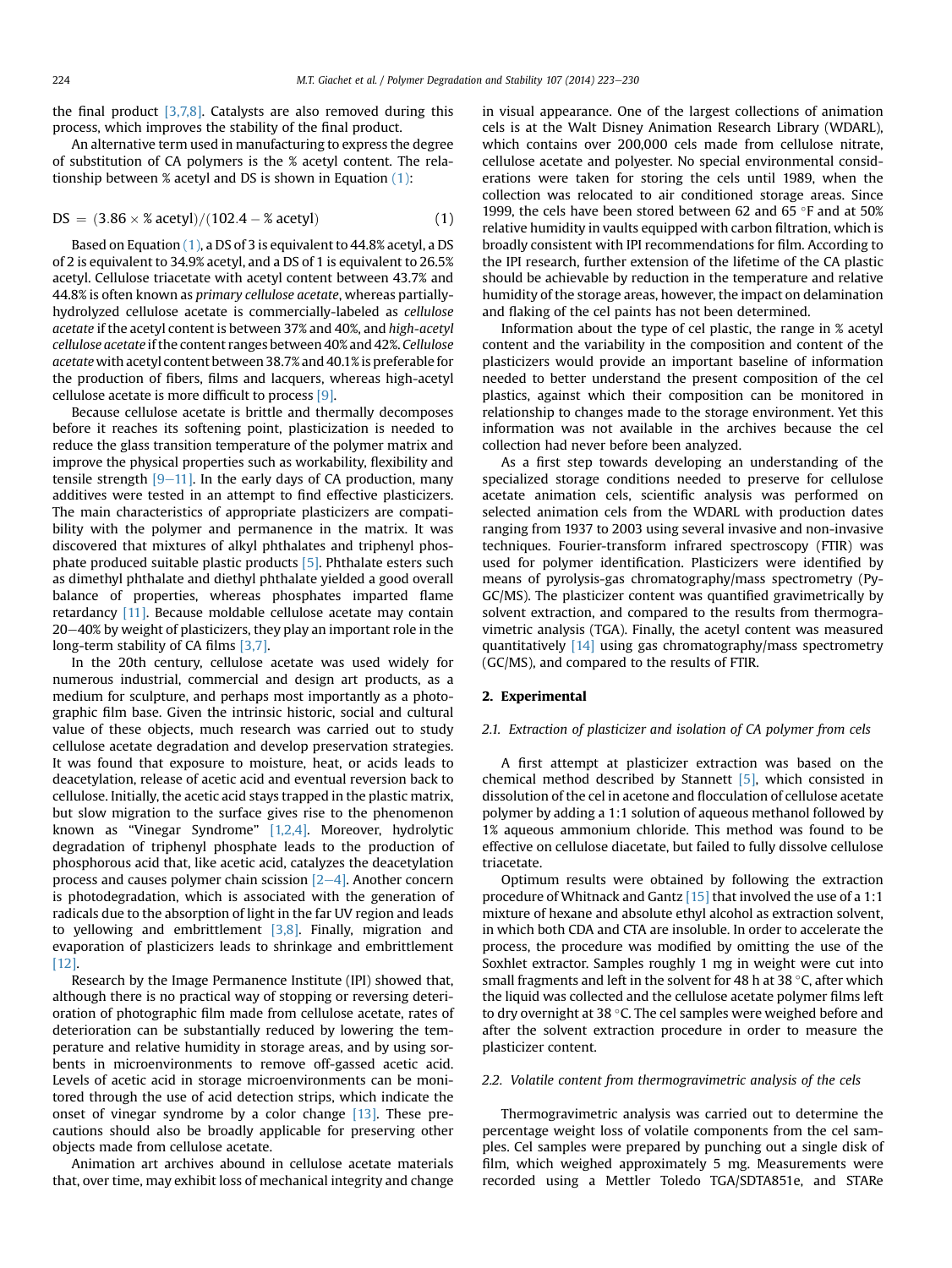<span id="page-2-0"></span>software version 8.10. Empty crucible and sample weights were measured using the automated balance function in the software. After a 15 min isothermal period, the temperature was ramped from 30 °C to 450 °C at a heating rate of 5 °C per min $^{-1}$ . Oxygen-free nitrogen purge gas was used at a flow rate of 50 ml  $\mathrm{min}^{-1}$ . Based on evolved gas analysis studies of plasticized CA [\[16\],](#page-7-0) the plasticizer content of the cels was defined as the weight loss between 30  $\degree$ C and 280  $\pm$  12 °C for CDA cels, and between 30 °C and 308  $\pm$  3 °C for CTA cels. Weight losses during sample weigh-in were ignored in order to exclude adsorbed moisture from the plasticizer content results.

# 2.3. Plasticizer identification by pyrolysis-gas chromatography/ mass spectrometry

Cel samples were taken with a Harris uni-core punch of 0.5 mm diameter core size, placed into 50 µl stainless steel Eco-cups and loaded into an autosampler. Samples were pyrolyzed for 6 s at 550  $\degree$ C in a Frontier PY-2020D pyrolyzer. The pyrolysis interface was at 320 °C. An Agilent 5975C inert MSD/7890A gas chromatograph/ mass spectrometer was used for analysis. Oven program: 2 min at 40 °C, then 20 °C per minute to 320 °C. Agilent DB-5MS UI column  $(30 \text{ m} \times 0.25 \text{ mm} \times 0.25 \text{ \mu m})$ ; 1 ml/min helium; split injection at 320 °C with 50:1 split ratio; MS interface at 320 °C; MS scan range 10-550 amu at 2.59 scans per second. Peak area percent reports of the plasticizers based on selected ion chromatograms were generated using Agilent Enhanced ChemStation software (rev. E.02.02). In general, plasticizers present below 5% of the total area were excluded from the data set. Table 1 lists information about the plasticizers identified in the cels.

### 2.4. Evaluation of the degree of acetylation

As mentioned previously, exposure to moisture, heat, or acids causes the polymer to hydrolyze, forming acetic acid and hydroxyl groups on the polymer chain  $[1,2]$ . Two methods were evaluated for estimating the degree of acetylation and degree of substitution of the animation cels. It should be noted that neither method can be used directly on the cels because the plasticizers interfere with the analytical results  $[3,6]$ . Instead, the methods were applied to the CA polymer residue remaining after solvent extraction of plasticizers from the cels.

#### 2.4.1. Gas chromatography/mass spectrometry procedure

Aminolysis of CA using pyrrolidine converts acetyl groups to acetylpyrrolidine, which may be quantified using GC/MS [\[14\].](#page-7-0) After weighing  $0.3-0.9$  mg of CA into a crimp-top vial, 200  $\mu$ l of a stock solution of pyrrolidine (Sigma–Aldrich) that contained 1000 ppm hexadecane as internal standard were added. The sealed vials were heated at 80 $\degree$ C for 18 h, with vortex mixing after 3 h and again after 18 h. After cooling, the solutions were analyzed on an Agilent 6890/ 5973 inert GC/MS equipped with a Frontier Ultra ALLOY 1 capillary column (30 m  $\times$  0.25 mm  $\times$  0.5 µm) and Frontier Vent-Free

#### Table 1

Plasticizers identified in Disney animation cels.



Fig. 1. Py-GC/MS results for selected animation cels showing plasticizers. Legend (from bottom to top): Jungle Book cel 2, The Aristocats cel B, Aladdin, The Great Mouse Detective cel B. Plasticizers identified from data in Table 1.

Adaptor. GC oven program: 80 °C for 1 min, 20 °C/min to 195 °C, 120 °C/min to 300 °C and 2.3 min isothermal. Helium at 0.4 m/s; split injection at 280  $\degree$ C with a 50:1 split ratio; MS interface at 300 $\degree$ C. The acetyl content of the samples was evaluated using a linear calibration curve forced through zero from standard solutions of acetylpyrrolidine (Tokyo Chemical Industry Company, Limited) ranging from 1000 to 10,000 ppm in pyrrolidine. The percent acetyl content may be calculated using Equation (2):

$$
\% \text{ acetyl} = 38.02 \times (\text{ppm acetylpyrrolidine})
$$

$$
\times \text{ (ml pyrrolidone)}/(\mu \text{g cellulose acetate)} \qquad (2)
$$

# 2.4.2. Fourier-transform infrared spectrometry procedure

Samples were prepared by flattening fragments of unplasticized cellulose acetate polymer onto a diamond window using a metal roller. The analysis was performed in transmission with a Bruker Optics Vertex 70 FTIR microscope with a nitrogen-cooled multiband MCT detector. The spectra were collected using the software Opus version 6.5 over a range of 600–4000 cm<sup>-1</sup>, with a 4 cm<sup>-1</sup> resolution and 64 scans accumulation. Omnic version 7.1 software was used for manipulation of the spectra.

Polymers in the cels were identified using FTIR. The degree of acetylation was investigated by calculating the peak area ratio between the O-H stretching band at 3486  $cm^{-1}$  and the C=O stretching peak at 1746  $cm^{-1}$ . As CA hydrolyzes, loss of acetyl groups results in reduction of the  $C=O$  peak and increase in the  $O-$ H band [\[3,17\]](#page-7-0).

### 2.5. Samples and standards

Archival records of the WDARL indicated cel suppliers switched from CDA to CTA in the early 1980s after meeting

| Chemical name                                      | Common name        | CAS number     | ID          | Time (min) | Quant. ion |
|----------------------------------------------------|--------------------|----------------|-------------|------------|------------|
| 1,2-Dimethyl benzene-1,2-dicarboxylate             | Dimethyl phthalate | $131 - 11 - 3$ | <b>DMP</b>  | 10.2       | 163        |
| 1,2-Diethyl benzene-1,2-dicarboxylate              | Diethyl phthalate  | 84-66-2        | DEP         | 11         | 149        |
| 3-Hydroxy-2,2,4-trimethylpentyl 2-methylpropanoate |                    | 6846-50-0      | <b>TXIB</b> | 11.1       | 71         |
| Methyl 2-[(2-ethoxy-2-oxoethoxy)carbonyl]benzoate  |                    | $85 - 71 - 2$  | <b>MCMP</b> | 12.7       | 163        |
| 1,2-Dibutyl benzene-1,2-dicarboxylate              | Dibutyl phthalate  | 84-74-2        | DBP         | 13.1       | 149        |
| 1,2-Bis(2-methoxyethyl) benzene-1,2-dicarboxylate  |                    | $117 - 82 - 8$ | <b>DMEP</b> | 13.2       | 59         |
| Ethyl 2-[(2-ethoxy-2-oxoethoxy)carbonyl]benzoate   |                    | $84 - 72 - 0$  | <b>ECMP</b> | 14.6       | 149        |
| Triphenyl phosphate                                |                    | 115-86-6       | TPP         | 15         | 326        |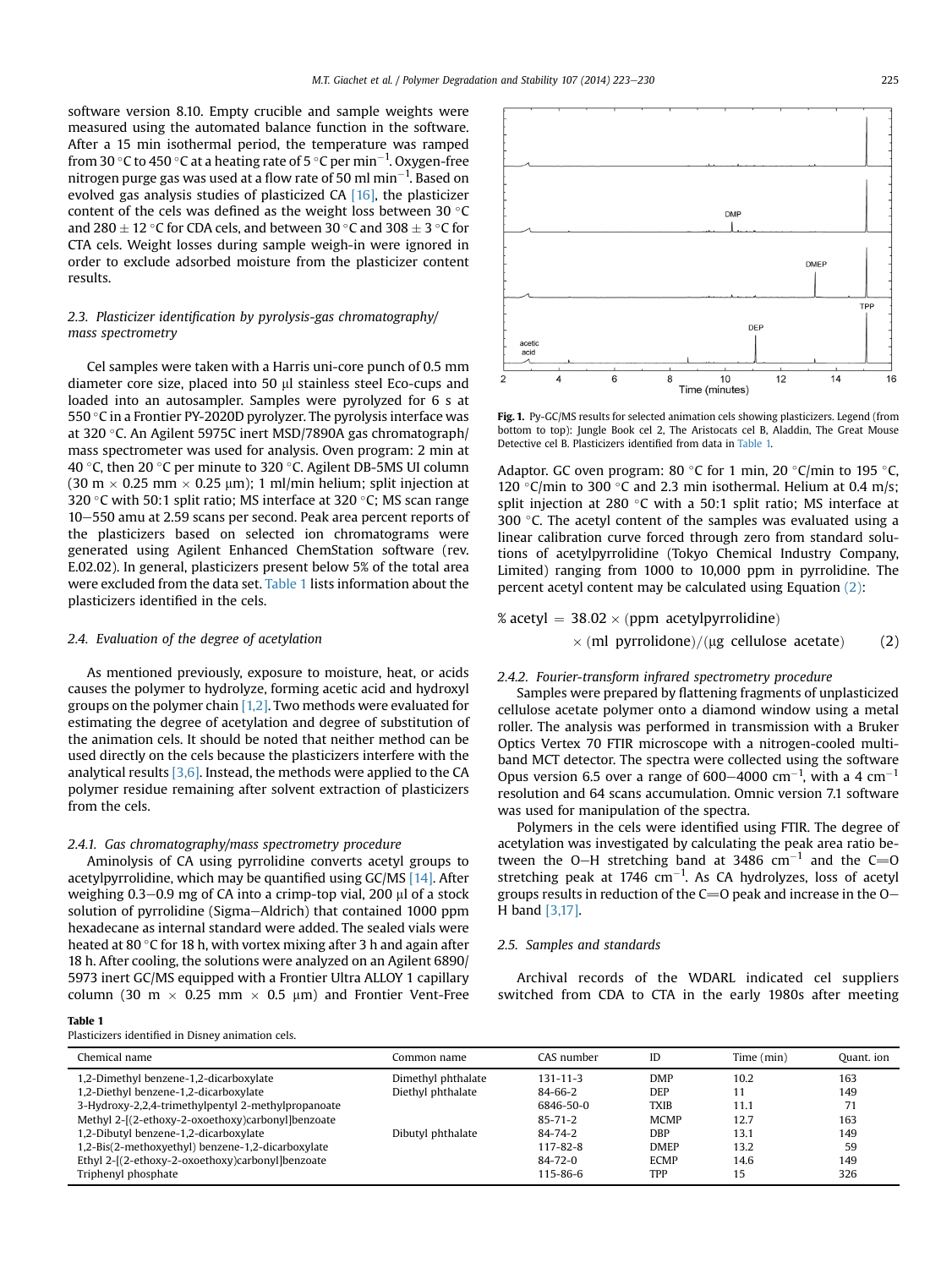<span id="page-3-0"></span>rigorous standards of the animation industry regarding color, transparency and lack of optical imperfections. A total of 81 cels that originated from animated feature films dating from 1931 to 2003 were studied. A 15 cm strip removed from along the right edge of each cel supplied sufficient sample material for all of the tests (including mechanical studies of the cels that are not included in this paper). In general, each of the cels appeared to be in good physical condition across their entire area, with little or no perceptible wrinkling, color or odor of acetic acid. Due to the invasive nature of the sampling, only production cels with small, minimally significant painted images on them were selected for sampling. For comparative purposes, unplasticized reference standards of CDA and CTA polymers were obtained from Scientific Polymer Products and from Sigma-Aldrich. Standards of DEP and TPP plasticizers were obtained from Scientific Polymer Products.

#### 3. Results and discussion

An overlay of selected results for Py-GC/MS analysis of CDA and CTA cels appears in [Fig. 1.](#page-2-0) The peak for acetic acid, formed by sidechain elimination of the CA polymer, appears as a broad peak centered around 2.8 min. Plasticizers appear as sharp peaks with an order of elution that is roughly equivalent to their volatilities. Summaries of the plasticizer compositions based on Py-GC/MS analysis of the CDA and CTA cels appear in Tables 2 and [3,](#page-4-0) respectively. The distribution of plasticizers was found to correlate broadly to the type of CA polymer, and the earliest cels exhibited the greatest variety of plasticizers. In general, cellulose diacetate, which was used until 1981, contained primarily diethyl phthalate (DEP) and triphenyl phosphate (TPP), whereas dimethyl phthalate (DMP) and triphenyl phosphate (TPP) were the main plasticizers for cellulose triacetate, which was used from 1983 onward.

Table 2

Plasticizer content and compositions for cellulose diacetate animation cels from animated feature productions in the collections of the Walt Disney Animation Research Library. Groups of cels with similar plasticizer compositions are outlined with double line borders.

| TPP<br><b>DEP</b><br><b>MCMP</b><br><b>DMEP</b><br><b>ECMP</b><br><b>DMP</b><br>Solvent<br><b>TGA</b><br><b>TXIB</b><br>extraction<br>$\overline{7}$<br>91<br>Snow White<br>1937<br>15<br>15<br>1940<br>39<br>57<br>14<br>19<br>Fantasia<br>cel A<br>1940<br>39<br>56<br>13<br>cel B<br>20<br>Fantasia<br>15<br>The Adventures of Ichabod and Mr Toad<br>1949<br>28<br>11<br>14<br>56<br>Pinocchio<br>1940<br>42<br>53<br>Bambi<br>cel B<br>1942<br>38<br>13<br>61<br>13<br>1946<br>48<br>The Song of the South<br>49<br>29<br>25<br>Cinderella<br>cel A<br>1950<br>65<br>15<br>Cinderella<br>cel B<br>1950<br>52<br>42<br>15<br>23<br>40<br>cel A<br>56<br>17<br>Alice in Wonderland<br>1951<br>14<br>cel B<br>1951<br>60<br>35<br>17<br>13<br>Alice in Wonderland<br>Peter Pan<br>1953<br>32<br>15<br>14<br>66<br>1955<br>38<br>14<br>13<br>Lady and the Tramp<br>cel A<br>60<br>cel B<br>39<br>15<br>23<br>Lady and the Tramp<br>1955<br>59<br>1959<br>34<br>15<br>22<br>The Sleeping Beauty<br>cel A<br>64<br>37<br>The Sleeping Beauty<br>cel B<br>1959<br>63<br>15<br>13<br>The 101 Dalmatians<br>cel A<br>1961<br>63<br>36<br>15<br>15<br>The 101 Dalmatians<br>cel B<br>38<br>14<br>22<br>1961<br>60<br>38<br>The Sword in the Stone<br>1963<br>cel A<br>61<br>14<br>11<br>cel B<br>1963<br>58<br>41<br>The Sword in the Stone<br>39<br><b>Mary Poppins</b><br>cel A<br>1964<br>60<br>13<br>13<br>cel B<br>36<br>15<br>12<br>Mary Poppins<br>1964<br>62<br>30<br>The Jungle Book<br>$cel$ 4 - Bagheera<br>1967<br>66<br>Bedknobs and Broomsticks<br>1971<br>53<br>44<br>14<br>16<br>Bedknobs and Broomsticks<br>Ostrich cel<br>1971<br>53<br>44<br>17<br>14<br>Robin Hood<br>1973<br>43<br>15<br>55<br>16<br>new $cel - Sheriff$<br>1973<br>59<br>39<br>Robin Hood<br>Little John cel<br>1973<br>40<br>Robin Hood<br>58<br>17<br>15<br>$cel B - Pooh$<br>Winnie the Pooh & Tigger Too<br>1974<br>59<br>38<br>cel A<br>40<br>22<br>The Rescuers<br>1977<br>59<br>14<br>cel B<br>1977<br>45<br>The Rescuers<br>54<br>14<br>15<br>Pete's Dragon<br>1977<br>59<br>38<br>15<br>22<br>Dragon cel<br>1977<br>60<br>36<br>15<br>23<br>Pete's Dragon<br>The Fox and the Hound<br>cel A<br>66<br>15<br>24<br>1981<br>31<br>The Fox and the Hound<br>cel B<br>29<br>67<br>15<br>22<br>1981<br>The Fox and the Hound<br>Chief cel<br>1981<br>25<br>73<br>The Fox and the Hound<br>Copper cel<br>1981<br>27<br>71<br>22<br>The Jungle Book<br>$cel5 - Buzzie$<br>1967<br>43<br>32<br>$<$ 5<br>40<br>Winnie the Pooh & the Blustery Day<br>1968<br>11<br>$<$ 5<br>15<br>19<br>Eevore cel<br>44<br>Winnie the Pooh & Tigger Too<br>cel A - Owl<br>1974<br>47<br>11<br>39<br>$<$ 5<br>16<br>18<br>$cel 1 - Buzzie$<br>1967<br>12<br>33<br>$<$ 5<br>20<br>The Jungle Book<br>48<br>14<br>10<br>5<br>The Jungle Book<br>$cel$ 2 - Buzzie<br>1967<br>47<br>36<br>14<br>18<br>5<br>52<br>9<br>32<br>15<br>19<br>The Jungle Book<br>cel 3 - Buzzie<br>1967<br>1970<br>50<br>40<br>6<br>15<br>21<br>The Aristocats<br>cel A<br>5<br>20<br>The Aristocats<br>cel B<br>1970<br>51<br>38<br>21 | Animated production | Sample<br>description | Date | Plasticizer peak area percentages |  |  |  |  |  | % Plasticizers |  |  |
|-------------------------------------------------------------------------------------------------------------------------------------------------------------------------------------------------------------------------------------------------------------------------------------------------------------------------------------------------------------------------------------------------------------------------------------------------------------------------------------------------------------------------------------------------------------------------------------------------------------------------------------------------------------------------------------------------------------------------------------------------------------------------------------------------------------------------------------------------------------------------------------------------------------------------------------------------------------------------------------------------------------------------------------------------------------------------------------------------------------------------------------------------------------------------------------------------------------------------------------------------------------------------------------------------------------------------------------------------------------------------------------------------------------------------------------------------------------------------------------------------------------------------------------------------------------------------------------------------------------------------------------------------------------------------------------------------------------------------------------------------------------------------------------------------------------------------------------------------------------------------------------------------------------------------------------------------------------------------------------------------------------------------------------------------------------------------------------------------------------------------------------------------------------------------------------------------------------------------------------------------------------------------------------------------------------------------------------------------------------------------------------------------------------------------------------------------------------------------------------------------------------------------------------------------------------------------------------------------------------------------------------------------------------------------------------------------------------------------------------------------------------------------------------------------------------------------------------------------------------------------------------------------------------------------------------------------------------------------------------------------------------------------------------------------------------------------------|---------------------|-----------------------|------|-----------------------------------|--|--|--|--|--|----------------|--|--|
|                                                                                                                                                                                                                                                                                                                                                                                                                                                                                                                                                                                                                                                                                                                                                                                                                                                                                                                                                                                                                                                                                                                                                                                                                                                                                                                                                                                                                                                                                                                                                                                                                                                                                                                                                                                                                                                                                                                                                                                                                                                                                                                                                                                                                                                                                                                                                                                                                                                                                                                                                                                                                                                                                                                                                                                                                                                                                                                                                                                                                                                                               |                     |                       |      |                                   |  |  |  |  |  |                |  |  |
|                                                                                                                                                                                                                                                                                                                                                                                                                                                                                                                                                                                                                                                                                                                                                                                                                                                                                                                                                                                                                                                                                                                                                                                                                                                                                                                                                                                                                                                                                                                                                                                                                                                                                                                                                                                                                                                                                                                                                                                                                                                                                                                                                                                                                                                                                                                                                                                                                                                                                                                                                                                                                                                                                                                                                                                                                                                                                                                                                                                                                                                                               |                     |                       |      |                                   |  |  |  |  |  |                |  |  |
|                                                                                                                                                                                                                                                                                                                                                                                                                                                                                                                                                                                                                                                                                                                                                                                                                                                                                                                                                                                                                                                                                                                                                                                                                                                                                                                                                                                                                                                                                                                                                                                                                                                                                                                                                                                                                                                                                                                                                                                                                                                                                                                                                                                                                                                                                                                                                                                                                                                                                                                                                                                                                                                                                                                                                                                                                                                                                                                                                                                                                                                                               |                     |                       |      |                                   |  |  |  |  |  |                |  |  |
|                                                                                                                                                                                                                                                                                                                                                                                                                                                                                                                                                                                                                                                                                                                                                                                                                                                                                                                                                                                                                                                                                                                                                                                                                                                                                                                                                                                                                                                                                                                                                                                                                                                                                                                                                                                                                                                                                                                                                                                                                                                                                                                                                                                                                                                                                                                                                                                                                                                                                                                                                                                                                                                                                                                                                                                                                                                                                                                                                                                                                                                                               |                     |                       |      |                                   |  |  |  |  |  |                |  |  |
|                                                                                                                                                                                                                                                                                                                                                                                                                                                                                                                                                                                                                                                                                                                                                                                                                                                                                                                                                                                                                                                                                                                                                                                                                                                                                                                                                                                                                                                                                                                                                                                                                                                                                                                                                                                                                                                                                                                                                                                                                                                                                                                                                                                                                                                                                                                                                                                                                                                                                                                                                                                                                                                                                                                                                                                                                                                                                                                                                                                                                                                                               |                     |                       |      |                                   |  |  |  |  |  |                |  |  |
|                                                                                                                                                                                                                                                                                                                                                                                                                                                                                                                                                                                                                                                                                                                                                                                                                                                                                                                                                                                                                                                                                                                                                                                                                                                                                                                                                                                                                                                                                                                                                                                                                                                                                                                                                                                                                                                                                                                                                                                                                                                                                                                                                                                                                                                                                                                                                                                                                                                                                                                                                                                                                                                                                                                                                                                                                                                                                                                                                                                                                                                                               |                     |                       |      |                                   |  |  |  |  |  |                |  |  |
|                                                                                                                                                                                                                                                                                                                                                                                                                                                                                                                                                                                                                                                                                                                                                                                                                                                                                                                                                                                                                                                                                                                                                                                                                                                                                                                                                                                                                                                                                                                                                                                                                                                                                                                                                                                                                                                                                                                                                                                                                                                                                                                                                                                                                                                                                                                                                                                                                                                                                                                                                                                                                                                                                                                                                                                                                                                                                                                                                                                                                                                                               |                     |                       |      |                                   |  |  |  |  |  |                |  |  |
|                                                                                                                                                                                                                                                                                                                                                                                                                                                                                                                                                                                                                                                                                                                                                                                                                                                                                                                                                                                                                                                                                                                                                                                                                                                                                                                                                                                                                                                                                                                                                                                                                                                                                                                                                                                                                                                                                                                                                                                                                                                                                                                                                                                                                                                                                                                                                                                                                                                                                                                                                                                                                                                                                                                                                                                                                                                                                                                                                                                                                                                                               |                     |                       |      |                                   |  |  |  |  |  |                |  |  |
|                                                                                                                                                                                                                                                                                                                                                                                                                                                                                                                                                                                                                                                                                                                                                                                                                                                                                                                                                                                                                                                                                                                                                                                                                                                                                                                                                                                                                                                                                                                                                                                                                                                                                                                                                                                                                                                                                                                                                                                                                                                                                                                                                                                                                                                                                                                                                                                                                                                                                                                                                                                                                                                                                                                                                                                                                                                                                                                                                                                                                                                                               |                     |                       |      |                                   |  |  |  |  |  |                |  |  |
|                                                                                                                                                                                                                                                                                                                                                                                                                                                                                                                                                                                                                                                                                                                                                                                                                                                                                                                                                                                                                                                                                                                                                                                                                                                                                                                                                                                                                                                                                                                                                                                                                                                                                                                                                                                                                                                                                                                                                                                                                                                                                                                                                                                                                                                                                                                                                                                                                                                                                                                                                                                                                                                                                                                                                                                                                                                                                                                                                                                                                                                                               |                     |                       |      |                                   |  |  |  |  |  |                |  |  |
|                                                                                                                                                                                                                                                                                                                                                                                                                                                                                                                                                                                                                                                                                                                                                                                                                                                                                                                                                                                                                                                                                                                                                                                                                                                                                                                                                                                                                                                                                                                                                                                                                                                                                                                                                                                                                                                                                                                                                                                                                                                                                                                                                                                                                                                                                                                                                                                                                                                                                                                                                                                                                                                                                                                                                                                                                                                                                                                                                                                                                                                                               |                     |                       |      |                                   |  |  |  |  |  |                |  |  |
|                                                                                                                                                                                                                                                                                                                                                                                                                                                                                                                                                                                                                                                                                                                                                                                                                                                                                                                                                                                                                                                                                                                                                                                                                                                                                                                                                                                                                                                                                                                                                                                                                                                                                                                                                                                                                                                                                                                                                                                                                                                                                                                                                                                                                                                                                                                                                                                                                                                                                                                                                                                                                                                                                                                                                                                                                                                                                                                                                                                                                                                                               |                     |                       |      |                                   |  |  |  |  |  |                |  |  |
|                                                                                                                                                                                                                                                                                                                                                                                                                                                                                                                                                                                                                                                                                                                                                                                                                                                                                                                                                                                                                                                                                                                                                                                                                                                                                                                                                                                                                                                                                                                                                                                                                                                                                                                                                                                                                                                                                                                                                                                                                                                                                                                                                                                                                                                                                                                                                                                                                                                                                                                                                                                                                                                                                                                                                                                                                                                                                                                                                                                                                                                                               |                     |                       |      |                                   |  |  |  |  |  |                |  |  |
|                                                                                                                                                                                                                                                                                                                                                                                                                                                                                                                                                                                                                                                                                                                                                                                                                                                                                                                                                                                                                                                                                                                                                                                                                                                                                                                                                                                                                                                                                                                                                                                                                                                                                                                                                                                                                                                                                                                                                                                                                                                                                                                                                                                                                                                                                                                                                                                                                                                                                                                                                                                                                                                                                                                                                                                                                                                                                                                                                                                                                                                                               |                     |                       |      |                                   |  |  |  |  |  |                |  |  |
|                                                                                                                                                                                                                                                                                                                                                                                                                                                                                                                                                                                                                                                                                                                                                                                                                                                                                                                                                                                                                                                                                                                                                                                                                                                                                                                                                                                                                                                                                                                                                                                                                                                                                                                                                                                                                                                                                                                                                                                                                                                                                                                                                                                                                                                                                                                                                                                                                                                                                                                                                                                                                                                                                                                                                                                                                                                                                                                                                                                                                                                                               |                     |                       |      |                                   |  |  |  |  |  |                |  |  |
|                                                                                                                                                                                                                                                                                                                                                                                                                                                                                                                                                                                                                                                                                                                                                                                                                                                                                                                                                                                                                                                                                                                                                                                                                                                                                                                                                                                                                                                                                                                                                                                                                                                                                                                                                                                                                                                                                                                                                                                                                                                                                                                                                                                                                                                                                                                                                                                                                                                                                                                                                                                                                                                                                                                                                                                                                                                                                                                                                                                                                                                                               |                     |                       |      |                                   |  |  |  |  |  |                |  |  |
|                                                                                                                                                                                                                                                                                                                                                                                                                                                                                                                                                                                                                                                                                                                                                                                                                                                                                                                                                                                                                                                                                                                                                                                                                                                                                                                                                                                                                                                                                                                                                                                                                                                                                                                                                                                                                                                                                                                                                                                                                                                                                                                                                                                                                                                                                                                                                                                                                                                                                                                                                                                                                                                                                                                                                                                                                                                                                                                                                                                                                                                                               |                     |                       |      |                                   |  |  |  |  |  |                |  |  |
|                                                                                                                                                                                                                                                                                                                                                                                                                                                                                                                                                                                                                                                                                                                                                                                                                                                                                                                                                                                                                                                                                                                                                                                                                                                                                                                                                                                                                                                                                                                                                                                                                                                                                                                                                                                                                                                                                                                                                                                                                                                                                                                                                                                                                                                                                                                                                                                                                                                                                                                                                                                                                                                                                                                                                                                                                                                                                                                                                                                                                                                                               |                     |                       |      |                                   |  |  |  |  |  |                |  |  |
|                                                                                                                                                                                                                                                                                                                                                                                                                                                                                                                                                                                                                                                                                                                                                                                                                                                                                                                                                                                                                                                                                                                                                                                                                                                                                                                                                                                                                                                                                                                                                                                                                                                                                                                                                                                                                                                                                                                                                                                                                                                                                                                                                                                                                                                                                                                                                                                                                                                                                                                                                                                                                                                                                                                                                                                                                                                                                                                                                                                                                                                                               |                     |                       |      |                                   |  |  |  |  |  |                |  |  |
|                                                                                                                                                                                                                                                                                                                                                                                                                                                                                                                                                                                                                                                                                                                                                                                                                                                                                                                                                                                                                                                                                                                                                                                                                                                                                                                                                                                                                                                                                                                                                                                                                                                                                                                                                                                                                                                                                                                                                                                                                                                                                                                                                                                                                                                                                                                                                                                                                                                                                                                                                                                                                                                                                                                                                                                                                                                                                                                                                                                                                                                                               |                     |                       |      |                                   |  |  |  |  |  |                |  |  |
|                                                                                                                                                                                                                                                                                                                                                                                                                                                                                                                                                                                                                                                                                                                                                                                                                                                                                                                                                                                                                                                                                                                                                                                                                                                                                                                                                                                                                                                                                                                                                                                                                                                                                                                                                                                                                                                                                                                                                                                                                                                                                                                                                                                                                                                                                                                                                                                                                                                                                                                                                                                                                                                                                                                                                                                                                                                                                                                                                                                                                                                                               |                     |                       |      |                                   |  |  |  |  |  |                |  |  |
|                                                                                                                                                                                                                                                                                                                                                                                                                                                                                                                                                                                                                                                                                                                                                                                                                                                                                                                                                                                                                                                                                                                                                                                                                                                                                                                                                                                                                                                                                                                                                                                                                                                                                                                                                                                                                                                                                                                                                                                                                                                                                                                                                                                                                                                                                                                                                                                                                                                                                                                                                                                                                                                                                                                                                                                                                                                                                                                                                                                                                                                                               |                     |                       |      |                                   |  |  |  |  |  |                |  |  |
|                                                                                                                                                                                                                                                                                                                                                                                                                                                                                                                                                                                                                                                                                                                                                                                                                                                                                                                                                                                                                                                                                                                                                                                                                                                                                                                                                                                                                                                                                                                                                                                                                                                                                                                                                                                                                                                                                                                                                                                                                                                                                                                                                                                                                                                                                                                                                                                                                                                                                                                                                                                                                                                                                                                                                                                                                                                                                                                                                                                                                                                                               |                     |                       |      |                                   |  |  |  |  |  |                |  |  |
|                                                                                                                                                                                                                                                                                                                                                                                                                                                                                                                                                                                                                                                                                                                                                                                                                                                                                                                                                                                                                                                                                                                                                                                                                                                                                                                                                                                                                                                                                                                                                                                                                                                                                                                                                                                                                                                                                                                                                                                                                                                                                                                                                                                                                                                                                                                                                                                                                                                                                                                                                                                                                                                                                                                                                                                                                                                                                                                                                                                                                                                                               |                     |                       |      |                                   |  |  |  |  |  |                |  |  |
|                                                                                                                                                                                                                                                                                                                                                                                                                                                                                                                                                                                                                                                                                                                                                                                                                                                                                                                                                                                                                                                                                                                                                                                                                                                                                                                                                                                                                                                                                                                                                                                                                                                                                                                                                                                                                                                                                                                                                                                                                                                                                                                                                                                                                                                                                                                                                                                                                                                                                                                                                                                                                                                                                                                                                                                                                                                                                                                                                                                                                                                                               |                     |                       |      |                                   |  |  |  |  |  |                |  |  |
|                                                                                                                                                                                                                                                                                                                                                                                                                                                                                                                                                                                                                                                                                                                                                                                                                                                                                                                                                                                                                                                                                                                                                                                                                                                                                                                                                                                                                                                                                                                                                                                                                                                                                                                                                                                                                                                                                                                                                                                                                                                                                                                                                                                                                                                                                                                                                                                                                                                                                                                                                                                                                                                                                                                                                                                                                                                                                                                                                                                                                                                                               |                     |                       |      |                                   |  |  |  |  |  |                |  |  |
|                                                                                                                                                                                                                                                                                                                                                                                                                                                                                                                                                                                                                                                                                                                                                                                                                                                                                                                                                                                                                                                                                                                                                                                                                                                                                                                                                                                                                                                                                                                                                                                                                                                                                                                                                                                                                                                                                                                                                                                                                                                                                                                                                                                                                                                                                                                                                                                                                                                                                                                                                                                                                                                                                                                                                                                                                                                                                                                                                                                                                                                                               |                     |                       |      |                                   |  |  |  |  |  |                |  |  |
|                                                                                                                                                                                                                                                                                                                                                                                                                                                                                                                                                                                                                                                                                                                                                                                                                                                                                                                                                                                                                                                                                                                                                                                                                                                                                                                                                                                                                                                                                                                                                                                                                                                                                                                                                                                                                                                                                                                                                                                                                                                                                                                                                                                                                                                                                                                                                                                                                                                                                                                                                                                                                                                                                                                                                                                                                                                                                                                                                                                                                                                                               |                     |                       |      |                                   |  |  |  |  |  |                |  |  |
|                                                                                                                                                                                                                                                                                                                                                                                                                                                                                                                                                                                                                                                                                                                                                                                                                                                                                                                                                                                                                                                                                                                                                                                                                                                                                                                                                                                                                                                                                                                                                                                                                                                                                                                                                                                                                                                                                                                                                                                                                                                                                                                                                                                                                                                                                                                                                                                                                                                                                                                                                                                                                                                                                                                                                                                                                                                                                                                                                                                                                                                                               |                     |                       |      |                                   |  |  |  |  |  |                |  |  |
|                                                                                                                                                                                                                                                                                                                                                                                                                                                                                                                                                                                                                                                                                                                                                                                                                                                                                                                                                                                                                                                                                                                                                                                                                                                                                                                                                                                                                                                                                                                                                                                                                                                                                                                                                                                                                                                                                                                                                                                                                                                                                                                                                                                                                                                                                                                                                                                                                                                                                                                                                                                                                                                                                                                                                                                                                                                                                                                                                                                                                                                                               |                     |                       |      |                                   |  |  |  |  |  |                |  |  |
|                                                                                                                                                                                                                                                                                                                                                                                                                                                                                                                                                                                                                                                                                                                                                                                                                                                                                                                                                                                                                                                                                                                                                                                                                                                                                                                                                                                                                                                                                                                                                                                                                                                                                                                                                                                                                                                                                                                                                                                                                                                                                                                                                                                                                                                                                                                                                                                                                                                                                                                                                                                                                                                                                                                                                                                                                                                                                                                                                                                                                                                                               |                     |                       |      |                                   |  |  |  |  |  |                |  |  |
|                                                                                                                                                                                                                                                                                                                                                                                                                                                                                                                                                                                                                                                                                                                                                                                                                                                                                                                                                                                                                                                                                                                                                                                                                                                                                                                                                                                                                                                                                                                                                                                                                                                                                                                                                                                                                                                                                                                                                                                                                                                                                                                                                                                                                                                                                                                                                                                                                                                                                                                                                                                                                                                                                                                                                                                                                                                                                                                                                                                                                                                                               |                     |                       |      |                                   |  |  |  |  |  |                |  |  |
|                                                                                                                                                                                                                                                                                                                                                                                                                                                                                                                                                                                                                                                                                                                                                                                                                                                                                                                                                                                                                                                                                                                                                                                                                                                                                                                                                                                                                                                                                                                                                                                                                                                                                                                                                                                                                                                                                                                                                                                                                                                                                                                                                                                                                                                                                                                                                                                                                                                                                                                                                                                                                                                                                                                                                                                                                                                                                                                                                                                                                                                                               |                     |                       |      |                                   |  |  |  |  |  |                |  |  |
|                                                                                                                                                                                                                                                                                                                                                                                                                                                                                                                                                                                                                                                                                                                                                                                                                                                                                                                                                                                                                                                                                                                                                                                                                                                                                                                                                                                                                                                                                                                                                                                                                                                                                                                                                                                                                                                                                                                                                                                                                                                                                                                                                                                                                                                                                                                                                                                                                                                                                                                                                                                                                                                                                                                                                                                                                                                                                                                                                                                                                                                                               |                     |                       |      |                                   |  |  |  |  |  |                |  |  |
|                                                                                                                                                                                                                                                                                                                                                                                                                                                                                                                                                                                                                                                                                                                                                                                                                                                                                                                                                                                                                                                                                                                                                                                                                                                                                                                                                                                                                                                                                                                                                                                                                                                                                                                                                                                                                                                                                                                                                                                                                                                                                                                                                                                                                                                                                                                                                                                                                                                                                                                                                                                                                                                                                                                                                                                                                                                                                                                                                                                                                                                                               |                     |                       |      |                                   |  |  |  |  |  |                |  |  |
|                                                                                                                                                                                                                                                                                                                                                                                                                                                                                                                                                                                                                                                                                                                                                                                                                                                                                                                                                                                                                                                                                                                                                                                                                                                                                                                                                                                                                                                                                                                                                                                                                                                                                                                                                                                                                                                                                                                                                                                                                                                                                                                                                                                                                                                                                                                                                                                                                                                                                                                                                                                                                                                                                                                                                                                                                                                                                                                                                                                                                                                                               |                     |                       |      |                                   |  |  |  |  |  |                |  |  |
|                                                                                                                                                                                                                                                                                                                                                                                                                                                                                                                                                                                                                                                                                                                                                                                                                                                                                                                                                                                                                                                                                                                                                                                                                                                                                                                                                                                                                                                                                                                                                                                                                                                                                                                                                                                                                                                                                                                                                                                                                                                                                                                                                                                                                                                                                                                                                                                                                                                                                                                                                                                                                                                                                                                                                                                                                                                                                                                                                                                                                                                                               |                     |                       |      |                                   |  |  |  |  |  |                |  |  |
|                                                                                                                                                                                                                                                                                                                                                                                                                                                                                                                                                                                                                                                                                                                                                                                                                                                                                                                                                                                                                                                                                                                                                                                                                                                                                                                                                                                                                                                                                                                                                                                                                                                                                                                                                                                                                                                                                                                                                                                                                                                                                                                                                                                                                                                                                                                                                                                                                                                                                                                                                                                                                                                                                                                                                                                                                                                                                                                                                                                                                                                                               |                     |                       |      |                                   |  |  |  |  |  |                |  |  |
|                                                                                                                                                                                                                                                                                                                                                                                                                                                                                                                                                                                                                                                                                                                                                                                                                                                                                                                                                                                                                                                                                                                                                                                                                                                                                                                                                                                                                                                                                                                                                                                                                                                                                                                                                                                                                                                                                                                                                                                                                                                                                                                                                                                                                                                                                                                                                                                                                                                                                                                                                                                                                                                                                                                                                                                                                                                                                                                                                                                                                                                                               |                     |                       |      |                                   |  |  |  |  |  |                |  |  |
|                                                                                                                                                                                                                                                                                                                                                                                                                                                                                                                                                                                                                                                                                                                                                                                                                                                                                                                                                                                                                                                                                                                                                                                                                                                                                                                                                                                                                                                                                                                                                                                                                                                                                                                                                                                                                                                                                                                                                                                                                                                                                                                                                                                                                                                                                                                                                                                                                                                                                                                                                                                                                                                                                                                                                                                                                                                                                                                                                                                                                                                                               |                     |                       |      |                                   |  |  |  |  |  |                |  |  |
|                                                                                                                                                                                                                                                                                                                                                                                                                                                                                                                                                                                                                                                                                                                                                                                                                                                                                                                                                                                                                                                                                                                                                                                                                                                                                                                                                                                                                                                                                                                                                                                                                                                                                                                                                                                                                                                                                                                                                                                                                                                                                                                                                                                                                                                                                                                                                                                                                                                                                                                                                                                                                                                                                                                                                                                                                                                                                                                                                                                                                                                                               |                     |                       |      |                                   |  |  |  |  |  |                |  |  |
|                                                                                                                                                                                                                                                                                                                                                                                                                                                                                                                                                                                                                                                                                                                                                                                                                                                                                                                                                                                                                                                                                                                                                                                                                                                                                                                                                                                                                                                                                                                                                                                                                                                                                                                                                                                                                                                                                                                                                                                                                                                                                                                                                                                                                                                                                                                                                                                                                                                                                                                                                                                                                                                                                                                                                                                                                                                                                                                                                                                                                                                                               |                     |                       |      |                                   |  |  |  |  |  |                |  |  |
|                                                                                                                                                                                                                                                                                                                                                                                                                                                                                                                                                                                                                                                                                                                                                                                                                                                                                                                                                                                                                                                                                                                                                                                                                                                                                                                                                                                                                                                                                                                                                                                                                                                                                                                                                                                                                                                                                                                                                                                                                                                                                                                                                                                                                                                                                                                                                                                                                                                                                                                                                                                                                                                                                                                                                                                                                                                                                                                                                                                                                                                                               |                     |                       |      |                                   |  |  |  |  |  |                |  |  |
|                                                                                                                                                                                                                                                                                                                                                                                                                                                                                                                                                                                                                                                                                                                                                                                                                                                                                                                                                                                                                                                                                                                                                                                                                                                                                                                                                                                                                                                                                                                                                                                                                                                                                                                                                                                                                                                                                                                                                                                                                                                                                                                                                                                                                                                                                                                                                                                                                                                                                                                                                                                                                                                                                                                                                                                                                                                                                                                                                                                                                                                                               |                     |                       |      |                                   |  |  |  |  |  |                |  |  |
|                                                                                                                                                                                                                                                                                                                                                                                                                                                                                                                                                                                                                                                                                                                                                                                                                                                                                                                                                                                                                                                                                                                                                                                                                                                                                                                                                                                                                                                                                                                                                                                                                                                                                                                                                                                                                                                                                                                                                                                                                                                                                                                                                                                                                                                                                                                                                                                                                                                                                                                                                                                                                                                                                                                                                                                                                                                                                                                                                                                                                                                                               |                     |                       |      |                                   |  |  |  |  |  |                |  |  |
|                                                                                                                                                                                                                                                                                                                                                                                                                                                                                                                                                                                                                                                                                                                                                                                                                                                                                                                                                                                                                                                                                                                                                                                                                                                                                                                                                                                                                                                                                                                                                                                                                                                                                                                                                                                                                                                                                                                                                                                                                                                                                                                                                                                                                                                                                                                                                                                                                                                                                                                                                                                                                                                                                                                                                                                                                                                                                                                                                                                                                                                                               |                     |                       |      |                                   |  |  |  |  |  |                |  |  |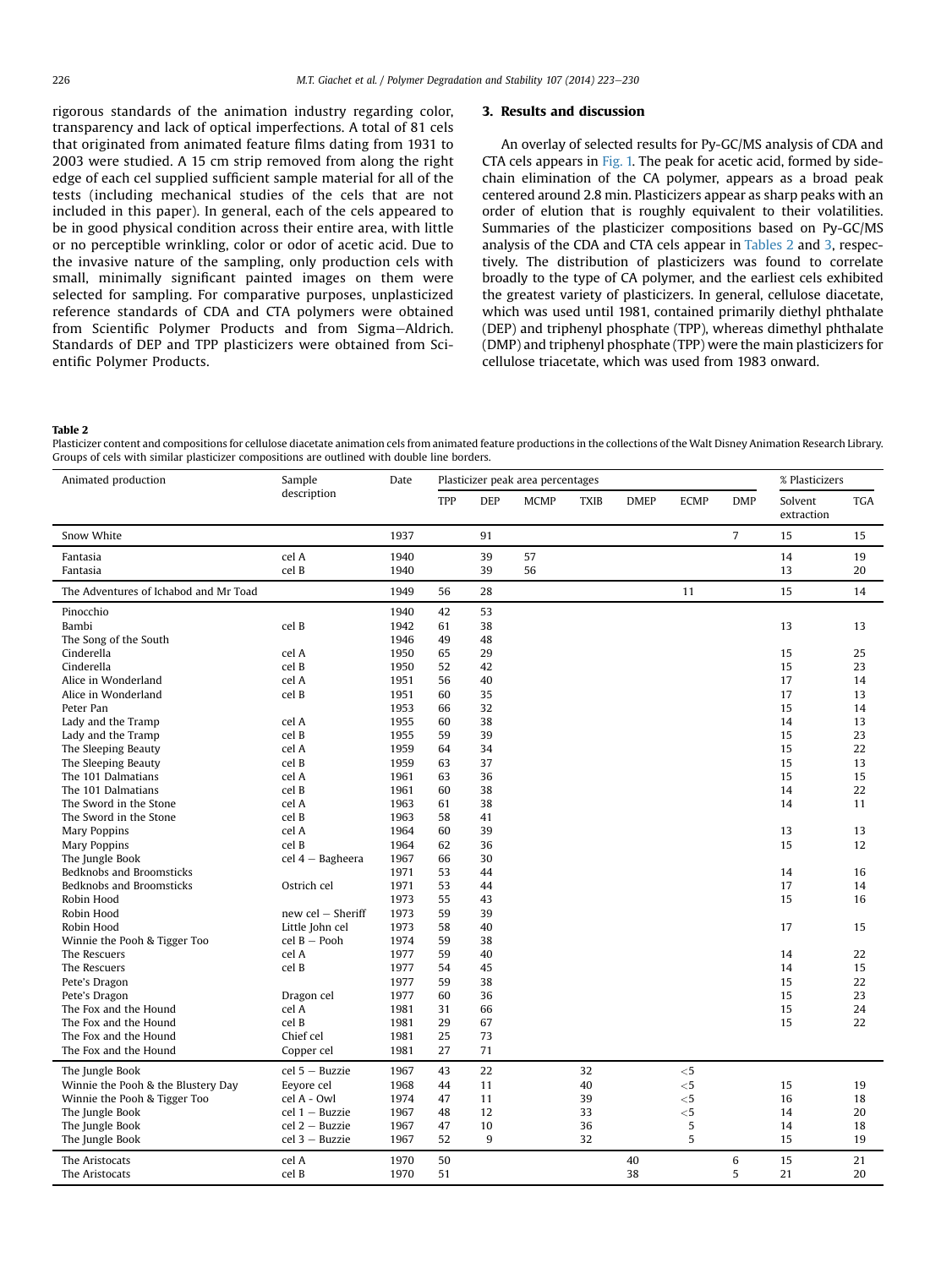#### <span id="page-4-0"></span>Table 3

Plasticizer content and compositions for cellulose triacetate animation cels from animated feature productions in the collections of the Walt Disney Animation Research Library. Groups of cels with similar plasticizer compositions are outlined with double line borders.

| Animated production         | Sample description   | Date | Plasticizer peak area percentages |            |            |                | % Plasticizers     |            |  |
|-----------------------------|----------------------|------|-----------------------------------|------------|------------|----------------|--------------------|------------|--|
|                             |                      |      | TPP                               | <b>DMP</b> | <b>DBP</b> | <b>DMEP</b>    | Solvent extraction | <b>TGA</b> |  |
| Mickey's Christmas Carol    | Willie the Giant cel | 1983 | 68                                | 29         |            |                | 13                 | 17         |  |
| Mickey's Christmas Carol    | Scrooge McDuck cel   | 1983 | 68                                | 29         |            |                | 14                 | 16         |  |
| The Black Cauldron          |                      | 1985 | 70                                | 29         |            |                |                    |            |  |
| Oliver & Company            | cel A                | 1988 | 70                                | 28         |            |                | 10                 | 13         |  |
| Oliver & Company            | cel B                | 1988 | 72                                | 26         |            |                | 10                 | 13         |  |
| Little Mermaid              | cel B                | 1989 | 70                                | 28         |            |                | 9                  | 13         |  |
| The Prince and the Pauper   | cel A                | 1990 | 71                                | 28         |            |                | 9                  | 13         |  |
| The Prince and the Pauper   | cel B                | 1990 | 71                                | 27         |            |                | 9                  | 13         |  |
| The Rescuers Down Under     | cel A                | 1990 | 75                                | 24         |            |                | 10                 | 13         |  |
| The Rescuers Down Under     | cel B                | 1990 | 75                                | 24         |            |                | 9                  | 12         |  |
| Beauty and the Beast        |                      | 1991 | 70                                | 28         |            |                | 10                 | 13         |  |
| Aladdin                     |                      | 1992 | 72                                | 27         |            |                | 10                 | 12         |  |
| Mulan                       |                      | 1998 | 69                                | 29         |            |                | 8                  | 13         |  |
| <b>Brother Bear</b>         |                      | 2003 | 70                                | 28         |            |                | 9                  | 13         |  |
| Pocahontas                  | cel A                | 1995 | 45                                |            | 55         |                | 9                  | 12         |  |
| <b>Emperor's New Groove</b> |                      | 2000 | 56                                |            | 44         |                | 8                  | 12         |  |
| Atlantis: The Lost Empire   |                      | 2001 | 57                                |            | 42         |                | 11                 | 13         |  |
| The Black Cauldron          | Taran with sword cel | 1985 | 88                                |            | $<$ 5      | 7              |                    |            |  |
| The Black Cauldron          | Witch Orwen          | 1985 | 88                                |            | 5          | 7              |                    |            |  |
| The Great Mouse Detective   | cel A                | 1986 | 87                                |            | 6          | 5              | 11                 | 13         |  |
| The Great Mouse Detective   | cel B                | 1986 | 89                                |            | 5          | $<$ 5          | 11                 | 13         |  |
| The Great Mouse Detective   | new cel - Ratigan    | 1986 | 88                                |            | 5          | $<$ 5          |                    |            |  |
| The Lion King               |                      | 1994 | 80                                |            |            | 18             | 12                 | 15         |  |
| Hercules                    |                      | 1997 | 92                                |            |            | 7              | 10                 | 14         |  |
| Fantasia 2000               |                      | 2000 | 92                                |            |            | $\overline{7}$ | 10                 | 14         |  |
| Little Mermaid              | cel A                | 1989 | 91                                |            |            |                | 11                 | 13         |  |
| Pocahontas                  | cel B                | 1995 | 98                                |            |            |                | 10                 | 12         |  |
| The Hunchback of Notre Dame |                      | 1996 | 98                                |            |            |                |                    |            |  |
| Tarzan                      |                      | 1999 | 99                                |            |            |                | 10                 | 13         |  |
| Lilo and Stitch             |                      | 2002 | 99                                |            |            |                | 8                  | 13         |  |

In [Tables 2](#page-3-0) and 3, cels with similar plasticizer compositions were grouped together for clarity. Overall, six different plasticizer formulations were discovered in the CDA cels, and five in the CTA cels. It can be observed that plasticizer formulations did not strictly adhere to production date, and that different formulations appeared in cels made for the same feature film. Examples include the pairs of cels from 'Winnie the Pooh and Tigger Too' (dated 1974), 'The Jungle Book' (1967) and 'Pocahontas' (1995). Lot and batch variation for the CA sheets may account for these compositional differences in plasticizers within cels made for a given film. However, in the early days of the animation industry, before cels acquired greater commercial value and cultural significance, there was the practice of removing the ink and paint from cels created for earlier films and reusing them. This means that for a given cel sample in the tables, there may be a discrepancy between the film production date and the actual date of manufacture for the cel.

Another factor that can affect the plasticizer composition of cels is evaporation and loss of more volatile species. A recent study of cellulose acetate plasticized with diethyl phthalate [\[18\]](#page-7-0) showed that the plasticizer content can be substantially reduced by heating to relatively low temperatures. This trend can be seen in Fig. 2, a graph of the peak ratio of DEP/TPP versus production date for selected CDA cels that contain only these two plasticizers. In this graph, TPP can be considered as a non-volatile component used essentially for normalization. Although the correlation coefficient is not high (0.2), there is nonetheless a recognizable trend towards reduction in the more volatile plasticizer with cel age. This indicates that, over time, one may expect subtle changes in the plasticizer composition of the cels, which may affect the resistance to hydrolysis of the cels due to changes in the hydrophobicity of the surfaces, as well as the dimensional stability.

It was also observed that the relative amount of TPP was quite variable within the set of cels, and some of the newest cels contain TPP as the sole plasticizer. The presence of TPP in the cels is significant because of its relationship to the degradation of objects made from cellulose acetate, which was shown to vary with TPP concentration [\[12\]](#page-7-0).

[Fig. 3](#page-5-0) shows the plasticizer content measured by solvent extraction relative to the production date of the cels. The plasticizer



Fig. 2. Py-GC/MS results showing DEP/TPP peak area ratio versus year of production for animation cels.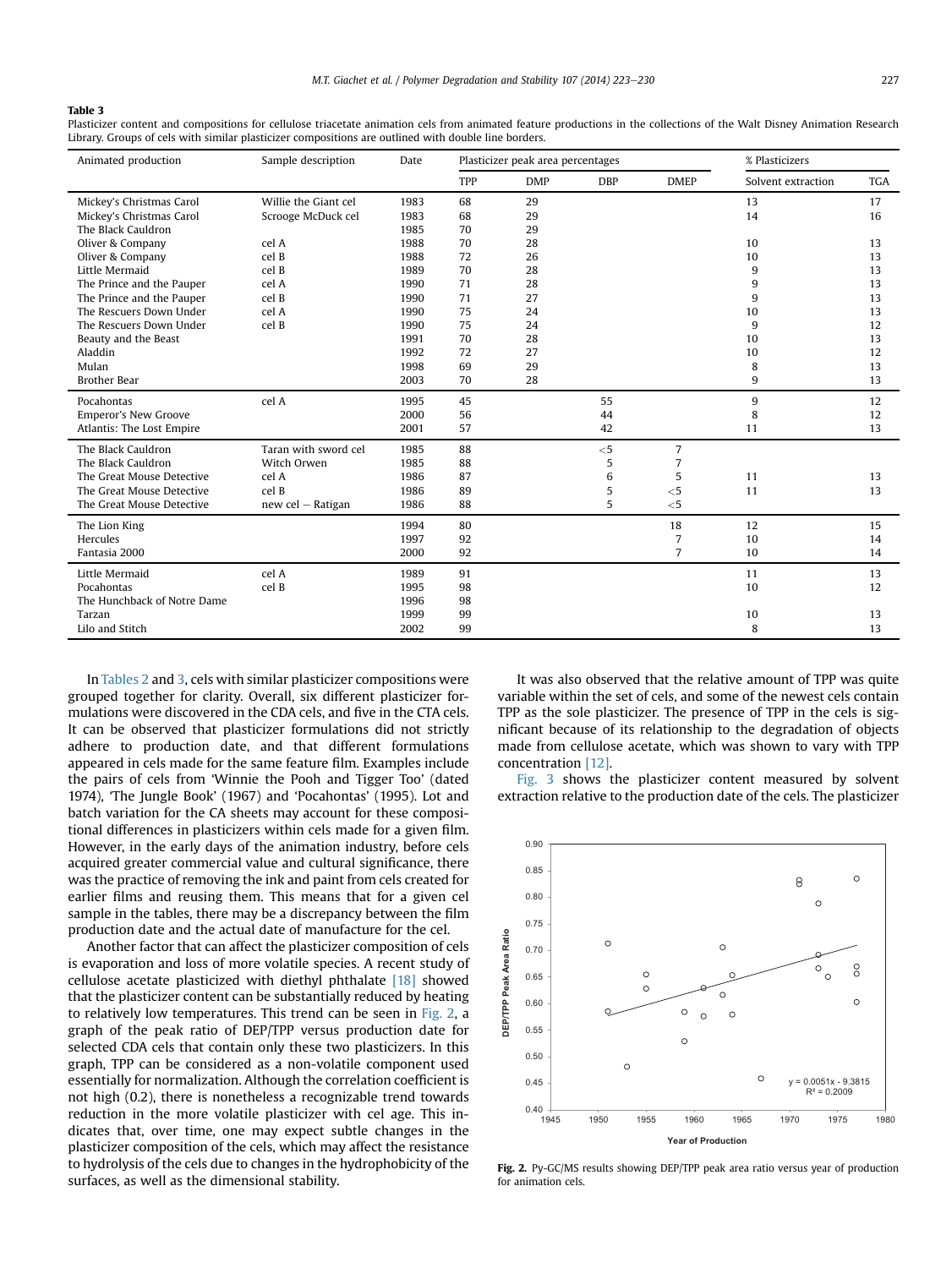<span id="page-5-0"></span>

Fig. 3. Percent plasticizer content from solvent extraction procedure versus year of production for cellulose diacetate ( $\bigcirc$  ) and cellulose triacetate ( $\times$ ) cels.

content for CDA (used before 1981) ranges from 12 to 21%, whereas in cellulose triacetate, the plasticizer content ranges between 8 and 14%. This difference relates to the higher free volume of CDA compared to CTA, making it possible to accommodate more plasticizer. Thus, it is clear that a substantial portion of animation cels made from CA polymers is plasticizer. This fact must be taken into consideration when developing conservation treatments for animation cels that utilize solvents, such as the re-adhering of flaking paints.

Measurements of the plasticizer content of cels by means of the solvent extraction procedure proved to be a highly accurate based on the near total absence of residual TPP in the CA polymers after treatment. The solvent extraction procedure for measuring plasticizer content was found to be quite effective. In order to evaluate the extraction time needed to obtain pure cellulose acetate, periodic Py-GC/MS analyses were carried out to estimate the amount of plasticizer left at each step of extraction, and TPP proved to be the most strongly retained additive. After 48 h at 38 $\degree$ C, the TPP levels were less than 0.5% of the initial amount. Thus, any traces of residual TPP should neither interfere with subsequent analysis, nor contribute significantly to the total mass of the CA polymer.



**Fig. 5.** % acetyl content versus year of production for cellulose diacetate  $(\circ)$  and  $\text{cellulose triacetate } (\times) \text{ cells.}$ 

Using these results as reference data, thermogravimetric analysis was shown to be wholly inadequate for this measurement. For example, the plasticizer contents for CTA cels were overestimated by 33% using TGA, primarily because as CTA is heated, it begins thermal decomposition before TPP is fully volatilized from the cels (Fig. 4). Thus, weight loss from CTA decomposition contributes to the overall volatile content. In contrast, no clear trend was evident for the CDA cels. TGA underestimated the plasticizer content for nearly three-quarters of the CDA cels by 13%. This may be because the increased free volume of the CDA makes it more difficult to fully volatilize plasticizers during heating.

Measurement of the acetyl content by GC/MS proved to be both highly accurate and reproducible. Seven replicate analyses of the CDA standard, which contains 39.7% acetyl, yielded 39.4  $\pm$  0.5% acetyl. Five replicate analyses of cel B from The Rescuers yielded  $38.5 \pm 0.6$ % acetyl. This level of accuracy is satisfactory for differentiating CDA from CTA.



Fig. 4. Thermogravimetric analysis of DEP, TPP, CDA, CTA and selected animation cels.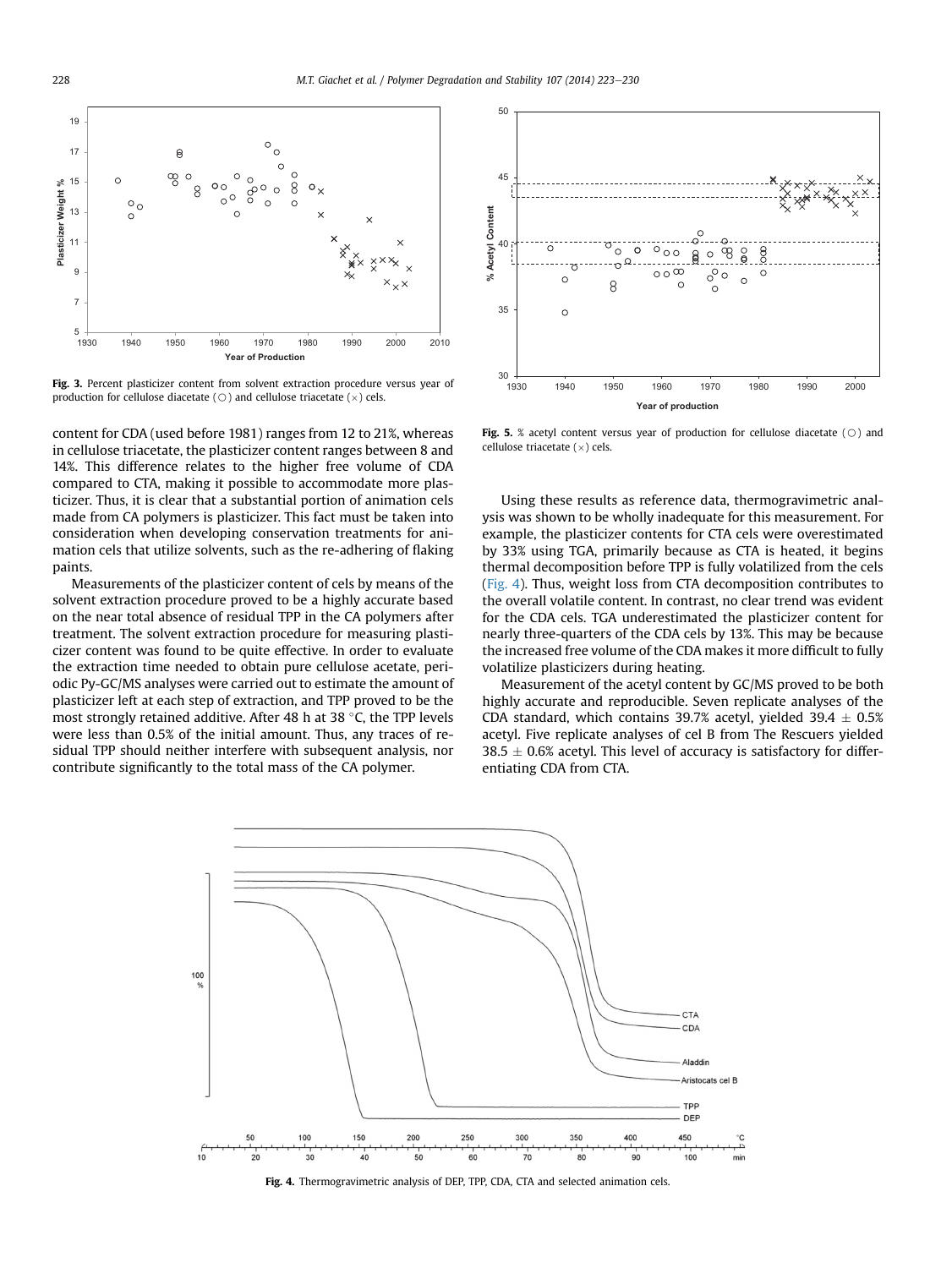

Fig. 6. FTIR spectra of cellulose diacetate (CDA) and cellulose triacetate (CTA) standards. CTA shows a lower and differently shaped O-H stretching band at 3486 cm<sup>-1</sup> and the shifting of the C=O stretching peak at 1746 cm<sup>-1</sup>.

[Fig. 5](#page-5-0), the % acetyl content results of the unplasticized CA animation cels based on GC/MS analysis, shows clusters for CDA (acetyl content between 35 and 41%) and CTA (acetyl content between 43 and 45%). The dashed lines designate the ranges of acetyl content that yielded the optimum workability for CDA plastic sheets, and CTA primary cellulose acetate. It is evident that the acetyl contents of roughly half of the cels fall below these two ranges, meaning that partial hydrolysis may have occurred for these cels. However, because cellulose diacetate is manufactured by partial hydrolysis of cellulose triacetate, the degree of substitution and acetyl content will vary with the time of reaction. Thus, the spread in data may also be due to slight variation in the original acetyl content for individual batches of these commercial plastics.

Fig. 6 shows the comparison between FTIR spectra of CDA and CTA standards. As mentioned previously, different degrees of acetylation lead to different intensities and shapes of the hydroxyl band at 3486 cm $^{-1}$ , and different intensities and positions of the carboxyl peak at 1746 cm $^{-1}$ . Fig. 7 illustrates the intensities of the hydroxyl band of various CDA cels and coversheets, and the correlation between age of the sample and the intensity of the O-H band is obvious. By plotting the  $O-H$  to  $C=O$  peak area ratios for the cels versus date of production, two clusters are evident relating to the CDA and CTA polymers (Fig. 8). Looking at the CDA data cluster, there is a slightly increasing trend of deacetylation relating to age which, as mentioned earlier, may be due to partial hydrolysis or to batch variations in manufacturing. Conversely, there is less spread in the data cluster for the CTA cels, and no obvious trend with age. Perhaps because CTA is formed by complete acetylation of a-cellulose, there is less variation in composition during manufacturing, and also the polymer is more resistant to sunlight, temperature and moisture [\[8\].](#page-7-0)

In order to minimize the effects of production date on the FTIR ratio results, [Fig. 9](#page-7-0) is a graph of the O-H to C=O ratio versus % acetyl content. The two data clusters relate to the CDA and CTA polymers in the cels. Linear regression fitting to the data gave a correlation of 0.74, which is somewhat disappointing considering that the effects of plasticizer on the polymer analysis results should have been negligible. In light of the accuracy and reproducibility of the GC/MS procedure for measuring acetyl content and the need to extract plasticizers prior to measurement, FTIR offers no particular advantage as a tool for assessing the extent of deacetylation of CA polymers.



Fig. 7. O-H stretching band from FTIR spectra of selected cellulose diacetate animation cels.



Fig. 8. FTIR results for animation cels showing the O-H to C=O peak area ratio versus year of production for cellulose diacetate (  $\odot$  ) and cellulose triacetate ( $\times$ ) cels.